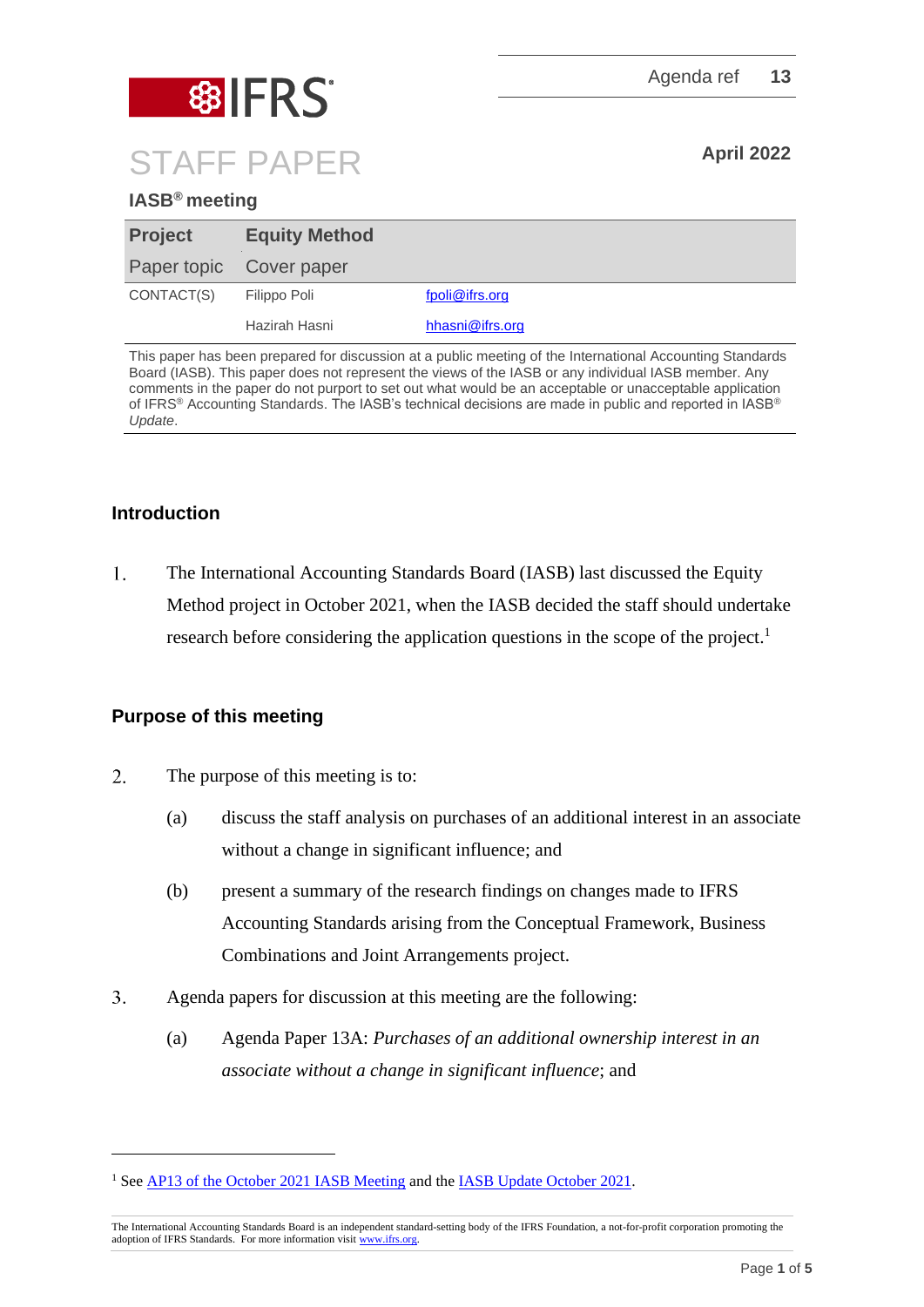(b) Agenda Paper 13B: *Research findings*.

#### **Structure of this paper**

- $\overline{4}$ . This paper sets out:
	- (a) project background;
	- (b) next steps; and
	- (c) Appendix—principles identified as underlying IAS 28.

## **Project background**

 $5<sub>1</sub>$ At its October 2020 meeting, the IASB discussed and decided on the objective and approach of the Equity Method project and moved the project from the research pipeline to its research programme. The Board decided that the objective of the Equity Method project is:

> To assess whether application questions with the equity method, as set out in IAS *28 Investments in Associates and Joint Ventures*, can be addressed in consolidated and individual financial statements by identifying and explaining principles in IAS 28.<sup>2</sup>

- 6. The IASB decided that to achieve the objective, it would apply the following approach:
	- (a) identify application questions and decide which of these questions to address.
	- (b) address the application questions by identifying and explaining the principles in IAS 28 *Investments in Associates and Joint Ventures*. This would allow the IASB to develop new requirements (or application guidance), which will amend the Standard.
- $7.$ At its March 2021 meeting, the IASB received an update on the process for selecting application questions for consideration in the project.<sup>3</sup>

<sup>&</sup>lt;sup>2</sup> See AP13 [of the October 2020](https://www.ifrs.org/content/dam/ifrs/meetings/2020/october/iasb/ap13-equity-method-of-accounting.pdf) IASB Meeting and th[e IASB Update October 2020.](https://www.ifrs.org/news-and-events/updates/iasb/2020/iasb-update-october-2020/#2)

<sup>&</sup>lt;sup>3</sup> Se[e AP13 of the March 2021 IASB Meeting](https://www.ifrs.org/content/dam/ifrs/meetings/2021/march/iasb/ap13-equity-method.pdf) and the **IASB Update March 2021**.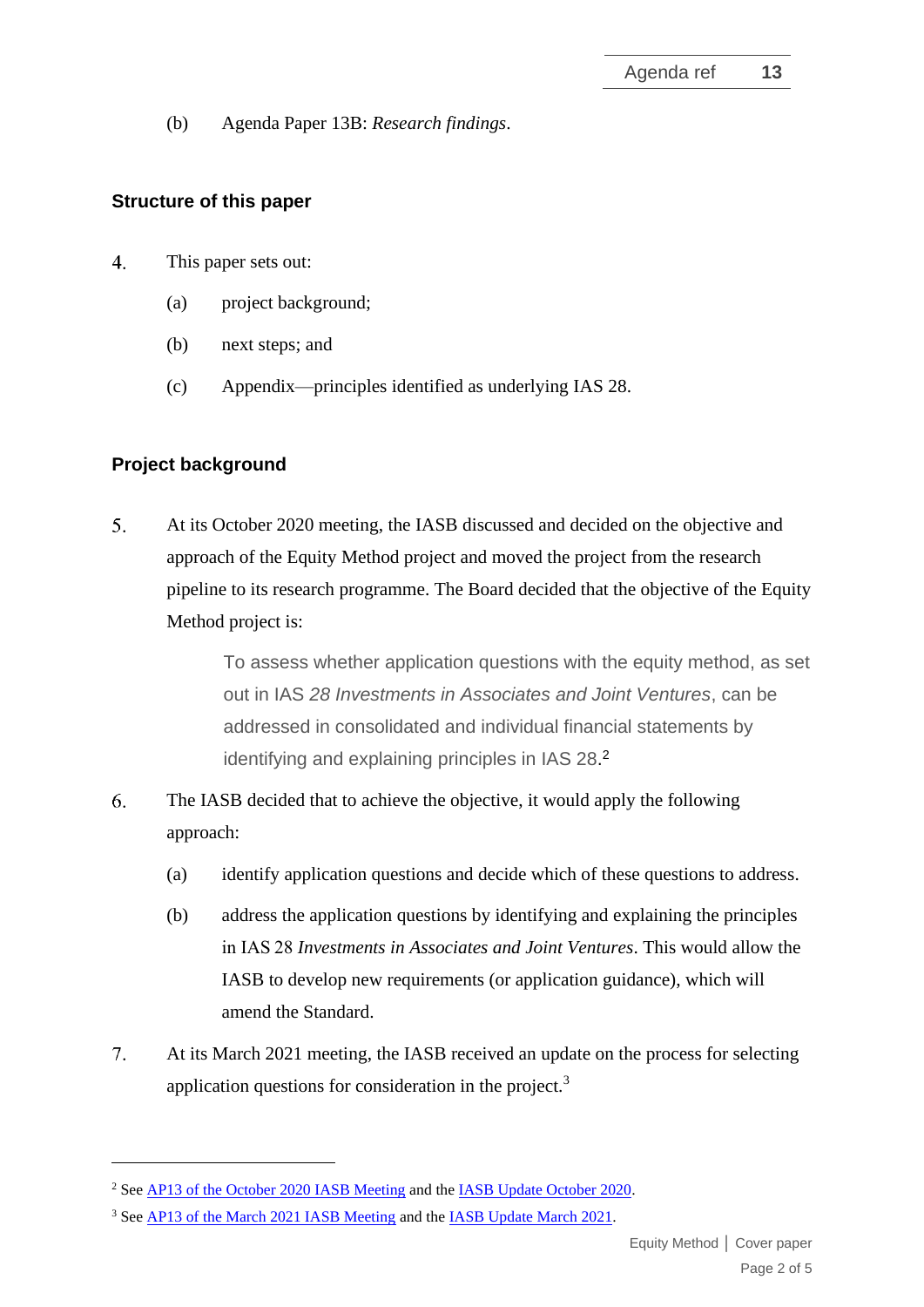- 8. At its June 2021 meeting, the IASB discussed the principles identified as underlying IAS 28. The objective of identifying the principles is to provide the IASB with a toolbox that can help the IASB to address the selected application questions. The appendix to this paper sets out these principles.<sup>4</sup>
- 9. At its October 2021 meeting, the IASB:
	- (a) received an update on application questions within the scope of the project. The application questions were identified applying the process that the IASB discussed at its March 2021 meeting.
	- (b) decided the staff should undertake research before considering the application questions within the scope of the project.<sup>5</sup> Agenda Paper 13B of this meeting sets out these research findings.
- 10. In the final quarter of 2021, the staff engaged with Accounting Standards Advisory Forum (ASAF) members and Global Preparers Forum (GPF) members to seek their views on the application questions identified within the scope of the project. Feedback from these members reaffirmed some of the application questions identified within the scope of the project.
- 11. In undertaking the research the staff have identified the changes made to IFRS Accounting Standards arising from the Conceptual Framework, Business Combinations and Joint Arrangements project. The staff will assess the implications of these changes when addressing each application question.

#### **Next steps**

- $12.$ At future IASB meetings, the staff plans to:
	- (a) present the staff analysis on other application questions identified within the scope of the project.
	- (b) highlight to the IASB other application questions that, based on the selection process, would not be addressed in the project. The IASB will be asked to consider whether these questions warrant extending the scope of the project.

<sup>4</sup> Se[e AP13 of the June 2021 IASB Meeting](https://www.ifrs.org/content/dam/ifrs/meetings/2021/june/iasb/ap13-identifying-the-principles-in-ias-28-investments-in-associates-and-joint-ventures.pdf) and th[e IASB Update June 2021.](https://www.ifrs.org/news-and-events/updates/iasb/2021/iasb-update-june-2021/#2)

<sup>5</sup> Se[e AP13 of the October 2021](https://www.ifrs.org/content/dam/ifrs/meetings/2021/october/iasb/ap13-equity-method.pdf) IASB Meeting and th[e IASB Update October 2021.](https://www.ifrs.org/news-and-events/updates/iasb/2021/iasb-update-october-2021/#4)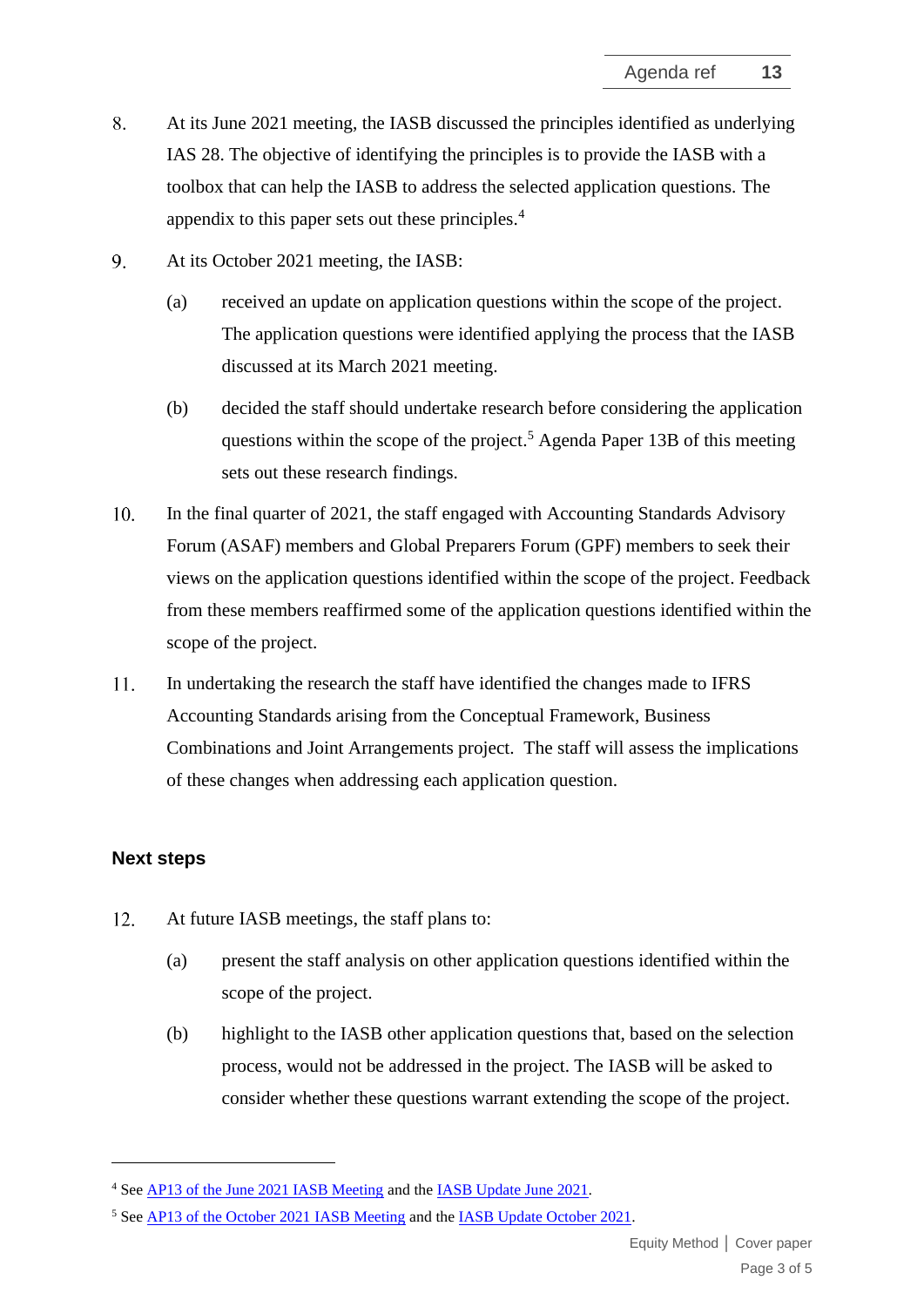# **Appendix—Principles identified as underlying IAS 28**

| Principles Identified         |                                                                                                                                                                                                                                                                                                                                                                                                                                                | Paragraph                                                                                                                    |  |  |  |
|-------------------------------|------------------------------------------------------------------------------------------------------------------------------------------------------------------------------------------------------------------------------------------------------------------------------------------------------------------------------------------------------------------------------------------------------------------------------------------------|------------------------------------------------------------------------------------------------------------------------------|--|--|--|
| <b>Classification</b>         |                                                                                                                                                                                                                                                                                                                                                                                                                                                |                                                                                                                              |  |  |  |
| $\mathbf{A}$                  | Power to participate is an investor's shared power to affect<br>changes in, and to access net assets.                                                                                                                                                                                                                                                                                                                                          | IAS 28.3 Definition<br>IAS 28.5-9<br>IAS 28.12-14                                                                            |  |  |  |
|                               | Boundary of the reporting entity                                                                                                                                                                                                                                                                                                                                                                                                               |                                                                                                                              |  |  |  |
| B<br>$\mathcal{C}$            | Application of the equity method includes an investor's share in<br>the associate's or joint venture's net asset changes in an<br>investor's statement of financial position.<br>An investor's share of an associate's or joint venture's net assets                                                                                                                                                                                           | IAS 28.3 Definition<br>IAS 28.10-11<br>IAS 28.35<br>IAS 28.28                                                                |  |  |  |
|                               | is part of the reporting entity.                                                                                                                                                                                                                                                                                                                                                                                                               |                                                                                                                              |  |  |  |
|                               | <b>Measurement on initial recognition</b>                                                                                                                                                                                                                                                                                                                                                                                                      |                                                                                                                              |  |  |  |
| D                             | Fair value at the date that significant influence or joint control is<br>obtained provides the most relevant information and faithful<br>representation of an associate's or joint venture's identifiable net<br>assets.                                                                                                                                                                                                                       | IAS 28.30-31B<br>IAS 28.32<br><b>IFRS 3 BC25/198</b>                                                                         |  |  |  |
| <b>Subsequent measurement</b> |                                                                                                                                                                                                                                                                                                                                                                                                                                                |                                                                                                                              |  |  |  |
| E                             | An investor recognises changes in an associate's or joint<br>venture's net assets. An investor recognises the share of changes<br>in net assets that it can currently access.                                                                                                                                                                                                                                                                  | IAS 28.3 Definition<br>IAS 28.10-13<br>IAS 28.26<br>IAS 28.28<br>IAS 28.30-31B<br>IAS 28.33-36<br>(includes 35)<br>IAS 28.37 |  |  |  |
| $\mathbf{F}$                  | An investor's maximum exposure is the gross interest in an<br>associate or joint venture.                                                                                                                                                                                                                                                                                                                                                      | <b>IAS</b><br>28.14A/29/38-43                                                                                                |  |  |  |
| G                             | When an investor has a decrease in its ownership interest in an<br>associate or joint venture and continues to apply the equity<br>method, it reclassifies amounts previously recognised in other<br>comprehensive income.                                                                                                                                                                                                                     | IAS 28.24-25                                                                                                                 |  |  |  |
| <b>Derecognition</b>          |                                                                                                                                                                                                                                                                                                                                                                                                                                                |                                                                                                                              |  |  |  |
| H                             | An investor:<br>(a) applies IFRS 3 and IFRS 10 if it obtains control of an<br>associate or joint venture;<br>(b) applies IFRS 9 if it no longer has significant influence or<br>joint control but retains an interest in a former associate or<br>joint venture; and<br>(c) recognises a gain or loss and reclassifies amounts<br>recognised in other comprehensive income on the date<br>that significant influence or joint control is lost. | IAS 28.22-23<br><b>IFRS 3.41-42</b>                                                                                          |  |  |  |